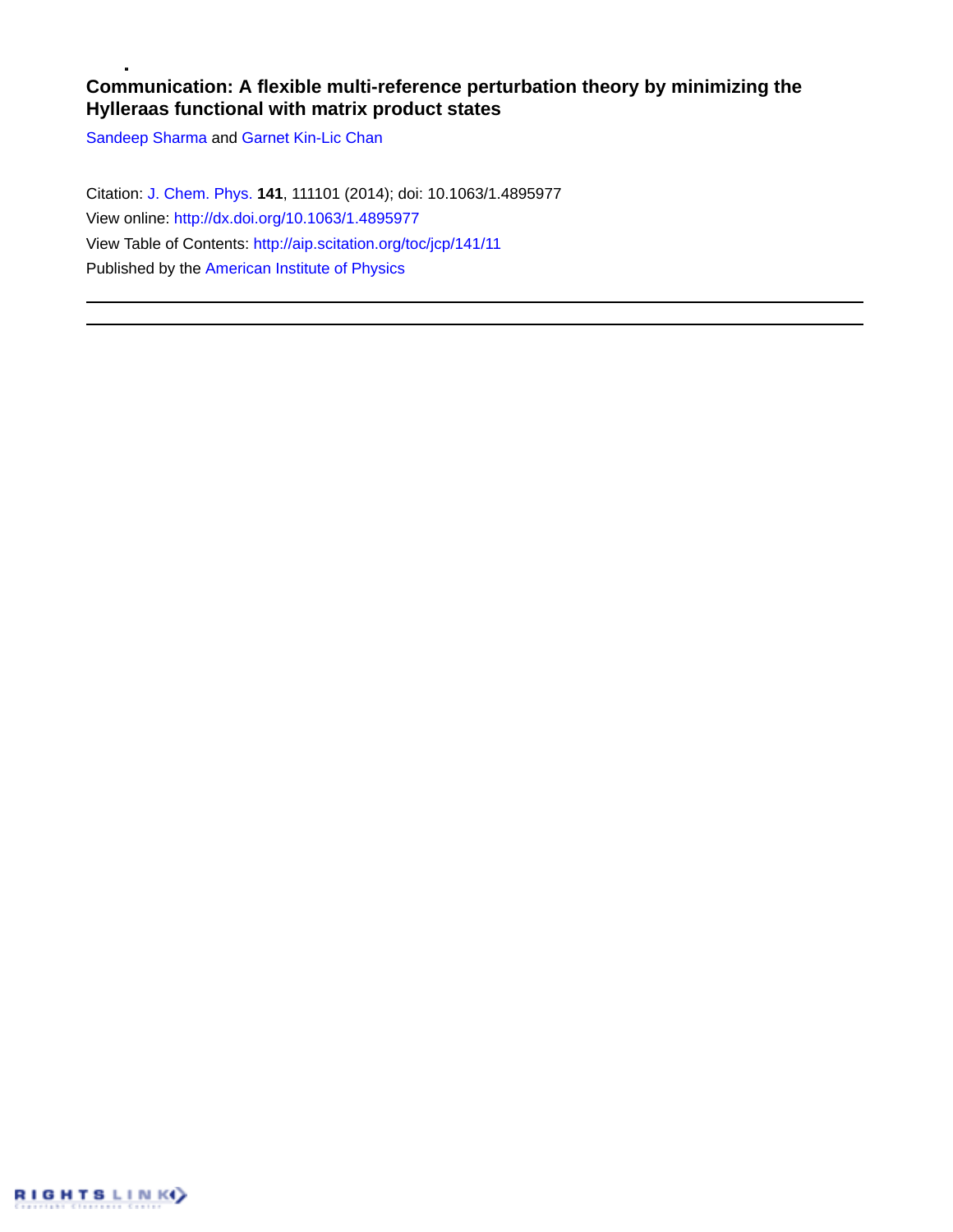

## **[Communication: A flexible multi-reference perturbation theory](http://dx.doi.org/10.1063/1.4895977) [by minimizing the Hylleraas functional with matrix product states](http://dx.doi.org/10.1063/1.4895977)**

Sandeep Sharma and Garnet Kin-Lic Chan

*Department of Chemistry, Frick Laboratory, Princeton University, Princeton, New Jersey 08544, USA*

(Received 7 August 2014; accepted 8 September 2014; published online 19 September 2014)

We describe a formulation of multi-reference perturbation theory that obtains a rigorous upper bound to the second order energy by minimizing the Hylleraas functional in the space of matrix product states (MPS). The first order wavefunctions so obtained can also be used to compute the third order energy with little overhead. Our formulation has several advantages including (i) flexibility with respect to the choice of zeroth order Hamiltonian, (ii) recovery of the exact uncontracted multireference perturbation theory energies in the limit of large MPS bond dimension, (iii) no requirement to compute high body density matrices, (iv) an embarrassingly parallel algorithm (scaling up to the number of virtual orbitals, squared, processors). Preliminary numerical examples show that the MPS bond dimension required for accurate first order wavefunctions scales sub-linearly with the size of the basis. *© 2014 AIP Publishing LLC*. [\[http://dx.doi.org/10.1063/1.4895977\]](http://dx.doi.org/10.1063/1.4895977)

Commonly, electron correlation is classified into static (or strong) correlation and dynamic (or weak) correlation. The former is essential to capture the qualitative electronic structure, and the latter to generate quantitatively accurate results. In most chemical systems, static correlation involves a small subset of orbitals with degenerate orbital energies on the energy scale of the Coulomb repulsion. In this subspace, also known as the active space, multi-configuration selfconsistent field (MCSCF) calculations have traditionally been performed. However, the cost of (numerically exact) MCSCF scales exponentially with the number of active orbitals and is thus restricted to active spaces with about 16 electrons in 16 orbitals. In the last decade, this active space restriction has effectively been removed, without significant numerical errors, with the advent of new near-exact methods such as the density matrix renormalization group  $(DMRG)^{1-8}$  $(DMRG)^{1-8}$  $(DMRG)^{1-8}$  and full configuration interaction quantum Monte Carlo (FCIQMC). $9-11$  (More approximate techniques for large active spaces, such as restricted active space and general active space methods,  $12, 13$  $12, 13$ high-order active-space coupled cluster, $14-17$  $14-17$  and variational reduced density matrix methods, $18-20$  $18-20$  have also been advanced.) However, for quantitative chemical accuracy, these new active space methods must still be augmented with techniques to include dynamic correlation, and this remains an important frontier. $21-25$  $21-25$ 

The primary technical difficulty in treating dynamic correlation is the large number of orbitals require to converge the short-range electron-electron cusp. Explicit correlation (through R12 and F12 factors)<sup>[26–](#page-5-12)[31](#page-5-13)</sup> significantly ameliorates, but does not eliminate, the need for large basis sets. One affordable approach to include dynamic correlation from a large number of external orbitals is through perturbation theory. Examples of such multi-reference perturbation methods include complete active space perturbation theory  $(CASPT2)^{32,33}$  $(CASPT2)^{32,33}$  $(CASPT2)^{32,33}$  and n-electron valence state perturbation theory (NEVPT2).<sup>34,[35](#page-5-17)</sup> However, even when recently combined with DMRG reference functions,  $2^{1,36}$  $2^{1,36}$  $2^{1,36}$  these methods have only been used with moderate active space sizes. The key bottleneck is the need to construct intermediates involving three- and four-body reduced density matrices (RDMs) in the active space. As the number of active orbitals increases, calculating and storing these RDMs become prohibitively expensive.

In this Communication, we describe an alternate formulation of a multi-reference perturbation theory, which we call matrix product state perturbation theory (MPS-PT). The new formulation possesses substantial advantages as follows:

- 1. It bypasses the need for high-body RDMs in the active space, potentially allowing very large active spaces to be used.
- 2. Perturbation theory depends strongly on the zerothorder Hamiltonian  $H_0$ . Changing  $H_0$  (as in CASPT2 versus NEVPT2) usually requires re-deriving and reimplementing non-trivial intermediates. In our formulation we can easily change  $H_0$  without significantly changing the implementation.
- 3. To reduce the cost of multi-reference perturbation theory, the first order wavefunction is often determined in a restricted space, as in internally contracted CASPT2 or partially and strongly contracted NEVPT2 (PC-NEVPT2, SC-NEVPT2). Aggressive contraction can lead to additional errors which are difficult to estimate *a priori*. We also contract the first order space via the MPS bond dimension, but do so in an automatic and optimal way. This contraction systematically and rapidly converges to the uncontracted result with increasing bond dimension, and the errors of contraction can be robustly estimated.
- 4. The algorithm is highly parallel and has a modest scaling with the MPS bond dimension and size of basis.

Our current implementation is significantly slower than existing NEVPT2 and CASPT2 implementations for small active spaces but in contrast allows very large active spaces to be used.

RIGHTSLINK()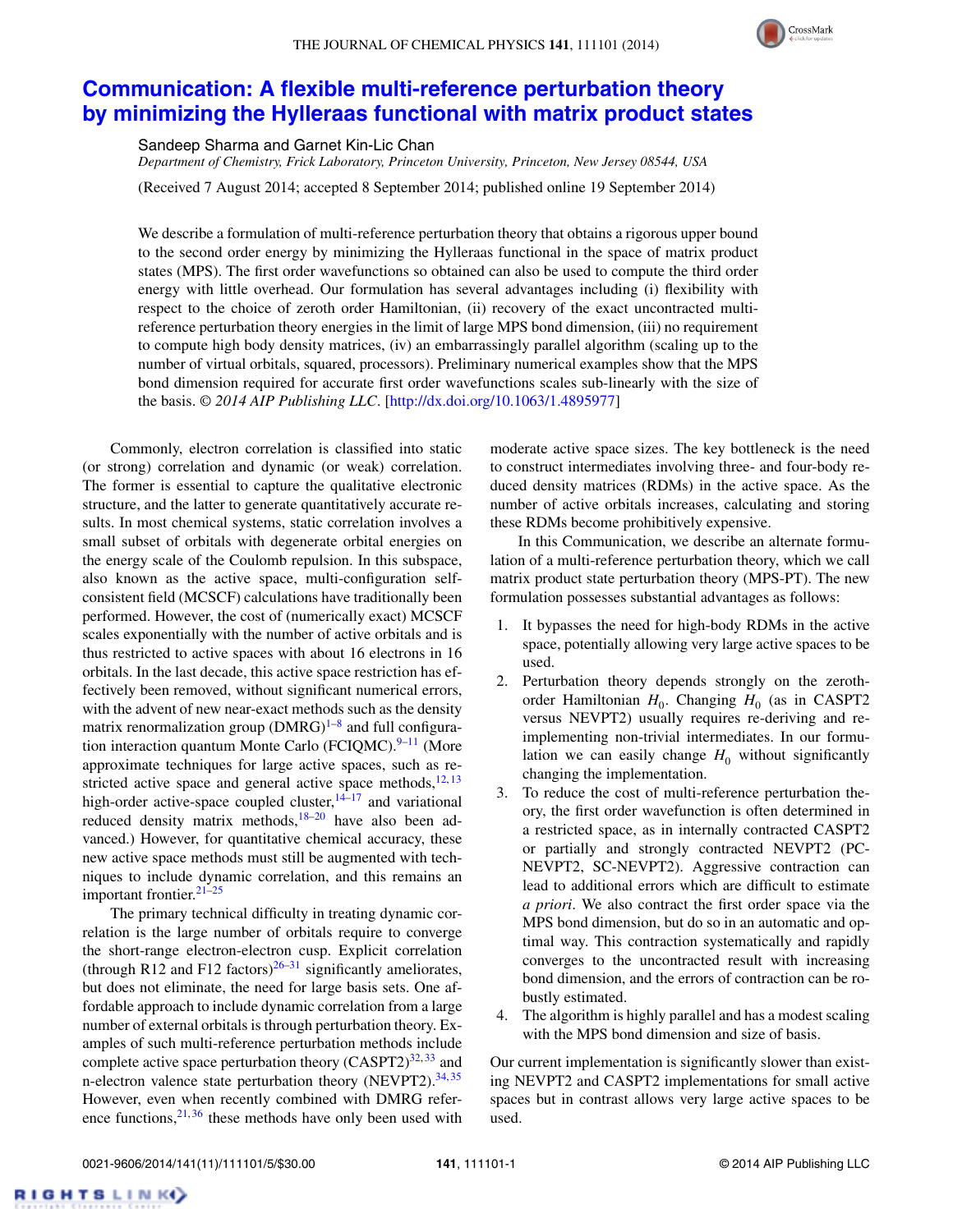<span id="page-2-1"></span>

FIG. 1. (a) A matrix product state (MPS) can be represented graphically using a series of three-dimensional tensors, shown with circles, each of which is associated with an orbital. The free index, also known as the physical index (pointing upwards) of the tensors, denotes the occupation of the orbital and the other two indices, known as auxiliary indices, are sequentially contracted. The dimension *d* of the physical index is 4 for a spatial orbital, and the dimension *M* of the auxiliary index can be increased to make the MPS arbitrarily flexible. Similarly, a matrix product operator (MPO) can be represented as a series of four-dimensional tensors, with two physical indices and auxiliary indices contracted sequentially. Due to the 2-body nature of the Hamiltonians in quantum chemistry, the auxiliary bond dimension of a MPO is always less than  $k^2$ , where  $k$  is the number of orbitals. (b) and (c) The tensors in wavefunctions  $\Psi_1$  and  $\Psi_0$ are represented by circles and triangles, respectively. The zeroth order Hamiltonian *H*<sub>0</sub> and perturbation operator *V* are represented by squares and diamonds, respectively. Panel (b) shows the three terms in the Hylleraas functional. Panel (c) shows the partial derivative of the Hylleraas functional  $\partial H[\Psi_1]/\partial A_{i_{l-1}i_l}^{n_l}$ that is set to zero in the optimization. The red tensor,  $A_{i_{l-1}i_l}^{n_l}$  is the quantity being solved for. (d) Contractions that need to be carried out at each step of the sweep iteration. The corresponding costs (assuming  $H_0$  is Dyall's Hamiltonian<sup>41</sup>) are shown. For each term, individual contractions are numbered according to the order in which they are performed. If two contractions have the same number, it means that the two indices on the same tensor are fused to form a larger composite index and then the contraction is performed. The solid tensors represent the results of contracting all the open tensors in panel (c) that are not shown in this figure.

It is well known that perturbation theory can be formulated as a variational problem. $37,39$  $37,39$  For the second order energy, the variational functional is the Hylleraas functional  $H[\Psi_1]$ , Eq. [\(1\),](#page-2-0) which is minimized with respect to the first order wavefunction  $|\Psi_1\rangle$ ,

$$
H[\Psi_1] = \langle \Psi_1 | H_0 - E_0 | \Psi_1 \rangle + 2 \langle \Psi_1 | QV | \Psi_0 \rangle. \tag{1}
$$

Here  $H_0$ ,  $E_0$ , and  $|\Psi_0\rangle$  are, respectively, the zeroth order Hamiltonian, energy, and wavefunction, *V* is the perturbation  $(H - H_0)$ , and Q the projector onto the space orthogonal to  $|\Psi_0\rangle$ . It can be easily verified that at the minimum, the wavefunction  $|\Psi_1\rangle$  satisfies the familiar equation

$$
(H_0 - E_0)|\Psi_1\rangle = -QV|\Psi_0\rangle.
$$
 (2)

In MPS-PT2 we minimize the Hylleraas functional, while expressing  $|\Psi_1\rangle$  as a MPS. MPS forms a complete variational space, and the quality of the MPS solution is controlled by a single parameter "*M*," the dimension of the auxiliary bond in the MPS (see Figure [1\)](#page-2-1). Overlaps ( $\langle \Psi_1 | \Psi_2 \rangle$ ) and transition elements of operators between two MPSs  $(\langle \Psi_1 | O | \Psi_2 \rangle)$  can be evaluated in  $O(M^3)$  central processing unit (CPU) time. The Hylleraas functional can be minimized with respect to a MPS of arbitrary bond dimension using a sweep algorithm analogous to that in the DMRG.<sup>[40](#page-5-22)</sup> In the limit of large  $M$ , the solution converges to the exact (uncontracted) first order wavefunction (and second order energy). From the first order wavefunction, the third order correction can also be calculated due to Wigner's  $2n + 1$  rule, as

<span id="page-2-2"></span>
$$
E_3 = \langle \Psi_1 | V | \Psi_1 \rangle - E_1 \langle \Psi_1 | \Psi_1 \rangle. \tag{3}
$$

<span id="page-2-0"></span>A general MPS representing  $|\Psi_1\rangle$  is shown in Eq. [\(4\),](#page-2-2) where  $n_i$  is the occupation of orbital  $i$ ,

$$
|\Psi_1\rangle = \sum_{\{n\}, i_j \cdots i_{k-1}} A_{i_1}^{n_1} A_{i_1 i_2}^{n_2} \cdots A_{i_{k-1}}^{n_k} |n_1 n_2 \cdots n_k\rangle.
$$
 (4)

Eq. [\(4\)](#page-2-2) is conveniently expressed graphically as a tensor network, as shown in panel (a) of Figure [1](#page-2-1) (see Refs. [42](#page-5-23)[–44](#page-5-24) for a detailed explanation of the graphical notation). Similarly, any operator  $\Omega$  can be written in matrix product operator (MPO) form,

$$
\Omega = \sum_{\{n\}\{n'\}, i_j \cdots i_{k-1}} W_{i_1}^{n_1 n'_1} W_{i_1 i_2}^{n_2 n'_2} \cdots W_{i_{k-1}}^{n_k n'_k} |n_1 n_2 \cdots n_k\rangle \langle n'_1 n'_2 \cdots n'_k|,
$$
\n(5)

and this is also expressed graphically in panel (a) of Figure [1.](#page-2-1) With this notation, the Hylleraas functional is shown in panel (b) of Figure [1,](#page-2-1) where the operators and wavefunctions have been represented as MPOs and MPSs, respectively, and the corresponding tensor networks are contracted to obtain the final expression.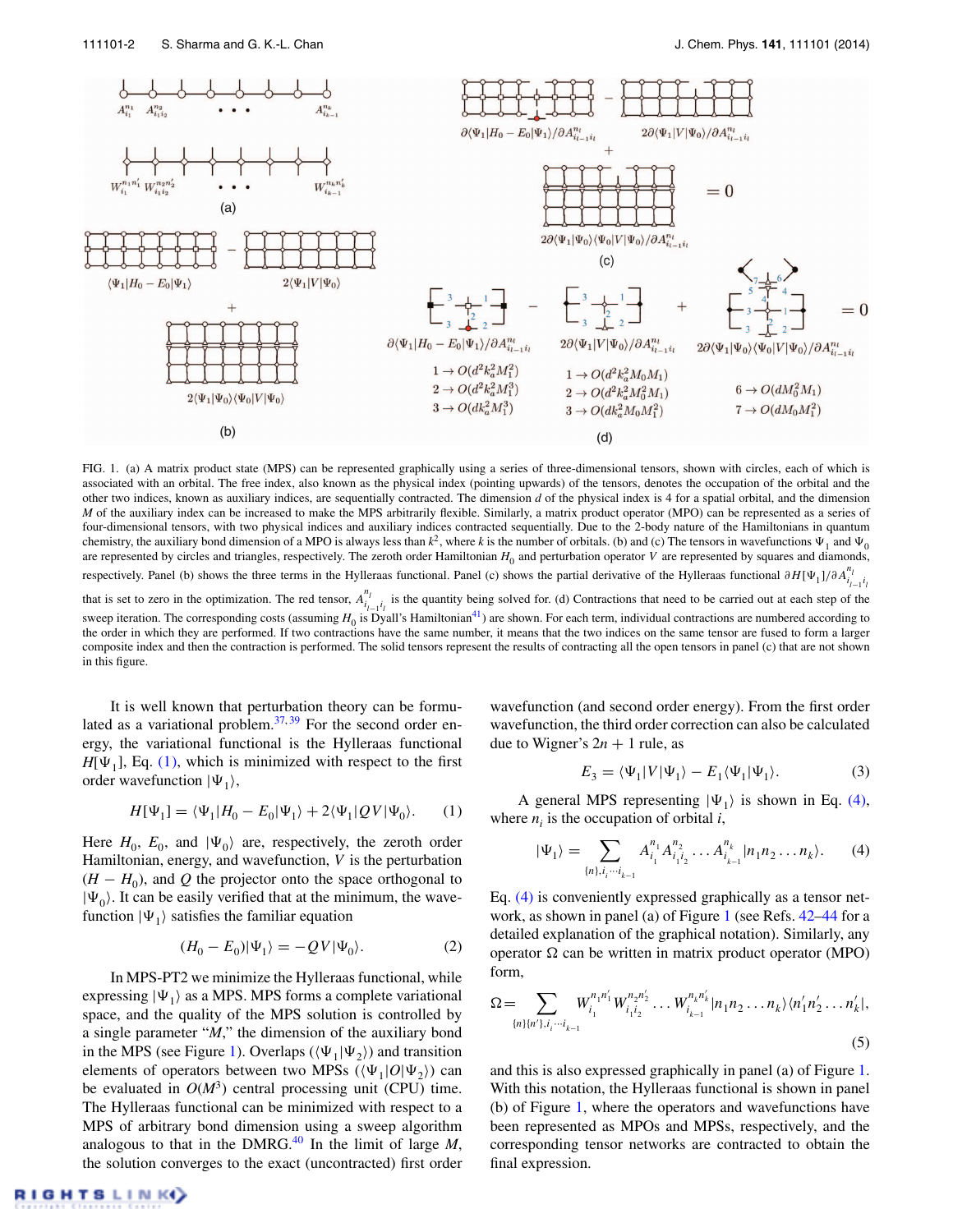In the sweep algorithm, each tensor [*An*] of the MPS wavefunction  $|\Psi_1\rangle$  is optimized in sequence, keeping the other tensors fixed. This converts the nonlinear optimization of the MPS (which is multi-linear in its parameters) to a series of linear equations that we solve using the conjugate gradient algorithm. At step *l* of the sweep, we take the partial derivative of the Hylleraas functional with respect to the set of tensor elements  $A_{i_{l-1}i_l}^{n_l}$  of  $|\Psi_1\rangle$ , and set it to zero. The resulting linear equation is shown graphically in panel (c) of Figure [1](#page-2-1) and has 3 terms, corresponding to the partial derivatives of the three terms in the Hylleraas functional. The first involves a contraction of  $A^{n_i}_{i_{i-1}i_i}$  (the quantity being solved for, shown with a red circle) with a 6-index tensor, formed by contracting all tensors in the operator  $H_0 - E_0$  and  $|\Psi_1\rangle$  with  $A_{i_{l-1}i_l}^{n_l}$  removed. Similarly, the second and third terms involve the tensors of *V*,  $|\Psi_0\rangle$ and all tensors of  $|\Psi_1\rangle$  with  $A^{n_1}_{i_{l-1}i_l}$  removed. The resulting linear equation for  $A_{i_{l-1}i_l}^{n_l}$  is in  $O(dM^2)$  unknowns. Solving it by conjugate gradient requires only  $O(M^3)$  time (due to the special structure of the operator-vector product) and yields the current best estimate of the tensor  $A_{i_{l-1}i_l}^{n_l}$ . It is clear that the tensor so obtained depends on the values of all the other tensors  $[A^n]$  in  $|\Psi_1\rangle$ . Thus we sweep through all the orbitals of  $|\Psi_1\rangle$  solving a linear algebra problem at each step  $l = 1...k$  to optimize each tensor, while keeping the others fixed. This algorithm is essentially the same as the standard DMRG sweep algorithm, the only difference being that instead of an eigenvalue problem, a linear equation is solved at each step.

The computational cost of the above sweep can be expressed in detail in terms of the auxiliary bond dimensions of  $|\Psi_1\rangle$  and  $|\Psi_0\rangle$  (*M*<sub>1</sub> and *M*<sub>0</sub>, respectively) and the number of active and external orbitals  $(k_a \text{ and } k_v)$ , respectively). For concreteness, we consider  $H_0$  to be Dyall's Hamiltonian,<sup>41</sup> as used in NEVPT2. All the contractions to be performed at each sweep iteration, together with their respective (leading order in  $M$ ,  $k_a$ ,  $k_v$ ) computational costs, are shown in panel (d) of Figure [1.](#page-2-1) Contractions 1, 2, and 3 of the first two terms have the same leading scaling with respect to the number of orbitals even though the operator in the first term (denoted by squares) is a Dyall Hamiltonian  $H_0$ , which does not couple the active and external spaces, and the operator *V* in the second term (denoted by diamonds) couples the two spaces. The low scaling of the second term is because components of *V* with more than 2 external indices do not contribute to the second order energy and can be neglected. The resulting MPO for *V*, under this restriction, can then always be represented with  $O(k_a^2)$ auxiliary bond dimension, the same as the Dyall  $H_0$ . The costs for contractions 1–5 in the third term are not shown because they are used to construct the bottom diagram, which is a constant that does not change during the sweep, and thus has a subleading dependence on  $k_v$ . The final computational cost of a single sweep is  $O(k_v k_a^2 M_1^3 + k_v k_a^2 M_0 M_1^2 + k_v k_a^2 M_0^2 M_1)$ , where we have multiplied the most expensive costs in each individual step shown in panel (d) of Figure  $1$  by  $k<sub>v</sub>$  (the number of virtual orbitals) to reflect the total number of steps in the sweep, assuming  $k_v + k_a \sim O(k_v)$ . We have also dropped the dependence on *d*, which is a fixed constant (usually 4). (For brevity, we have not considered the cost of terms with subleading (lower than cubic) dependence on *M*. These only become important when  $k<sub>v</sub>$  is very large. For example, forming the MPO for *V* (through DMRG complementary operator techniques<sup>45</sup>) costs  $O(k_v^2 k_a^2 M_0 M_1)$ /sweep, which becomes important when  $k_v > M$ .)

The above costs assume the Dyall  $H_0$ . A similar analysis applies to the CASPT2  $H_0$ , which takes the form of a one-body Fock operator multiplied by many-body projectors. The many-body projectors lead to additional overlap computations of the form  $\langle \Psi_0 | \Psi_1 \rangle$ , but these only cost  $O(k_a M_0^2 M_1 + k_a M_0 M_1^2)$  for the entire sweep, which is independent of  $k_{\nu}$ . The one-body Fock operator leads to a lower overall computational cost for the first term in the Hylleraas functional involving  $H_0$ . However, the second term involving *V* results in the same leading cost as for NEVPT2 above. Additionally, note that because we do not proceed via special reduced density matrix intermediates, the computations for both the Dyall  $H_0$  in NEVPT and for the CASPT2  $H_0$  involve the same basic contractions of MPOs and MPSs and thus it is simple to change the zeroth order Hamiltonian in the implementation. This is similar to the simplicity of implementing fully uncontracted determinant algorithms, except here contraction is automatically provided by the finite bond dimension of the MPS. Here, we would also like to point out that this approach can be extended to excited state calculations by a small mod-ification to the current procedure.<sup>[38](#page-5-26)</sup>

We have implemented the above MPS-PT sweep algorithm to evaluate the NEVPT2 and NEVPT3 energy in the BLOCK code.<sup>46</sup> For computational robustness, we have implemented the two-site version of the sweep algorithm (see Refs. [40](#page-5-22) and [42](#page-5-23) for a discussion of the difference between one-site and two-site sweep algorithms). In the limit of large  $M_1$ , our MPS-PT algorithm will yield the uncontracted NEVPT2 and NEVPT3 energies. We have parallelized the algorithm exactly in the manner of the DMRG module of the BLOCK code, where each auxiliary bond contributing to the MPO (arising from a term in the operator/complementary operator product) is evaluated on a different processor. As explained previously, the auxiliary bond dimension of both  $H_0$ and *V* is  $O(k_a^2)$ , thus the code is expected to efficiently parallelize over  $O(k_a^2)$  processors. We refer the reader to the detailed description of DMRG parallelization in Ref. [47.](#page-5-28) There is an additional "embarrassing" parallelization over  $O(k_v^2)$ processors which we mention (but have not implemented). This arises by breaking the summation in *V* into  $k_v^2$  individual terms  $V_i$ . Each  $V_i$  produces a mutually orthogonal state when acting on  $|\Psi_0\rangle$  and thus the Hylleraas functional can be computed and minimized for each *V<sub>i</sub>* separately, giving a final second-order energy that is just the sum of these terms.

Symmetries of the Hamiltonian are easily utilized in an analogous fashion to the DMRG module of the BLOCK code, which currently implements many symmetries including particle number, Abelian and non-Abelian point groups, and SU(2) (spin symmetry).

We next illustrate various aspects of the theory by performing calculations on the  $N<sub>2</sub>$  bond dissociation benchmark using a full-valence CAS of 10 electrons in 8 orbitals and the cc-pVDZ, cc-pVTZ, and cc-pVQZ basis sets. $48$  Table [I](#page-4-0) shows the energies of the  $N_2$  molecule with various NEVPT2 and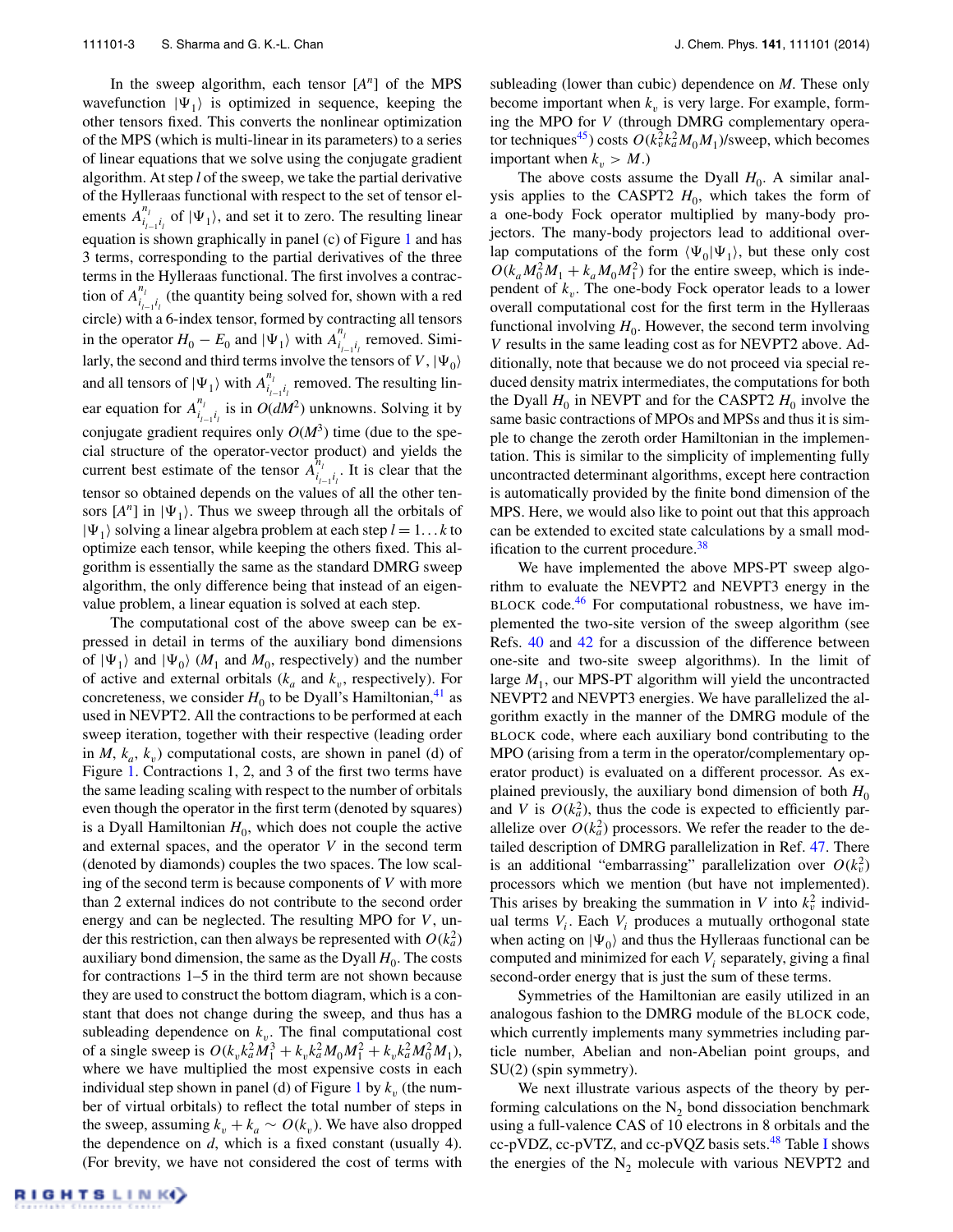<span id="page-4-0"></span>TABLE I. Energy (E+108.0 in E<sub>h</sub>) for a MPS-PT calculation performed with a cc-pVDZ basis set for the <sup>1</sup> $\Sigma$ <sub>*g*</sub> state of N<sub>2</sub> molecule at various bond-lengths. A (10e, 8o) active space was used. PC-NEVPT2, and SC-NEVPT2 results are given for comparison. The last four columns show the MPS-PT2 energy calculated using different auxiliary bond dimensions  $M_1$ .

| $r_e$ (Å) | PC-NEVPT2 | <b>SC-NEVPT2</b> | MPS-PT3<br>$M_1 = 800$ | $M_1$ used in MPS-PT2 |           |           |           |
|-----------|-----------|------------------|------------------------|-----------------------|-----------|-----------|-----------|
|           |           |                  |                        | 800                   | 300       | 200       | 100       |
| 1.8       | $-1.1430$ | $-1.1396$        | $-1.1626$              | $-1.1432$             | $-1.1431$ | $-1.1428$ | $-1.1403$ |
| 2.0       | $-1.2420$ | $-1.2389$        | $-1.2620$              | $-1.2422$             | $-1.2421$ | $-1.2418$ | $-1.2382$ |
| 2.2       | $-1.2487$ | $-1.2458$        | $-1.2689$              | $-1.2490$             | $-1.2487$ | $-1.2483$ | $-1.2432$ |
| 2.4       | $-1.2129$ | $-1.2103$        | $-1.2333$              | $-1.2132$             | $-1.2129$ | $-1.2123$ | $-1.2066$ |
| 2.7       | $-1.1342$ | $-1.1318$        | $-1.1549$              | $-1.1345$             | $-1.1341$ | $-1.1332$ | $-1.1258$ |
| 3.0       | $-1.0591$ | $-1.0568$        | $-1.0807$              | $-1.0594$             | $-1.0589$ | $-1.0578$ | $-1.0484$ |
| 3.6       | $-0.9648$ | $-0.9631$        | $-0.9896$              | $-0.9651$             | $-0.9641$ | $-0.9624$ | $-0.9430$ |
| 4.2       | $-0.9350$ | $-0.9342$        | $-0.9621$              | $-0.9352$             | $-0.9341$ | $-0.9324$ | $-0.9055$ |

MPS-PT variants at several bond-lengths in the cc-pVDZ basis set. The MPS-PT2 energy is converged to a few tens of  $\mu E_h$  with  $M_1 = 800$  and always gives an energy lower than the partially contracted NEVPT2 theory (since it is converging to the fully uncontracted result) although the energy difference is not large. The error of various standard flavors of contracted NEVPT2 theory, PC-NEVPT2 and SC-NEVPT2 (evaluated using MOLPRO<sup>[49](#page-5-30)</sup> and MPS-PT2 calculations with smaller  $M_1 = 100-300$ , are plotted against increasing N<sub>2</sub> bond-length in Figure [2.](#page-4-1) We see that the value of  $M_1$  required to accurately describe the first order wavefunction  $|\Psi_1\rangle$  increases somewhat with increasing bond length. This can be understood by realising that the first-order wavefunction contains contributions from  $O(N_a k_a^2 k_v^2)$  determinants (where  $N_a$  is the number of significant determinants in the active space). As  $N_a$ increases at increased bond-lengths, the first-order wavefunction becomes more complicated and requires slightly larger *M*. Nonetheless,  $M \ll N_a k_a^2 k_v^2$  and except for  $M = 100$ , the MPS-PT error remains small at all bond-lengths.

When one views the DMRG algorithm in the traditional renormalization group language, each tensor in the MPS (in canonical form) can be viewed as mapping from 4*M* states (for  $d = 4$ ) to the *M* most significant renormalized states. In the two-site variant of the algorithm, the weight of these discarded 3*M* states measures the severity of the truncation performed in the renormalization step. The discarded weight goes to zero in the limit of large *M* and for smaller *M* usually exhibits a linear relationship with the energy error. $40,50$  $40,50$ Figure [3](#page-4-2) shows that after an initial rapid relaxation in the energy, the error in the MPS-PT2 indeed scales linearly with the corresponding discarded weight in  $|\Psi_1\rangle$ . Thus the relationship between the energy error and discarded weight can be used to gauge the convergence of the MPS-PT2 energy with *M*, just as in the DMRG algorithm.

Figure [4](#page-5-32) shows the relationship between the size of the basis set and the value of  $M_1$  required to obtain a secondorder energy within 1 mE*<sup>h</sup>* of the exact fully uncontracted MPS-PT2 energy. We see that, encouragingly, the  $M_1$  required scales sub-linearly with the size of the basis. Indeed, the entanglement in the basis set limit is bounded by a constant (the dimension of the active orbital Hilbert space). Thus,  $M_1$  must asymptotically be independent of  $k_v$ .

To summarize, we have shown that minimizing the Hylleraas functional in the space of wavefunctions described by a MPS can be used to obtain accurate upper bounds to the exact multi-reference second order perturbation theory energy. With little additional computational overhead, third

<span id="page-4-1"></span>

FIG. 2. Error in the second-order energy (in E*h*) for various flavors of NEVPT2 and MPS-PT2 calculations performed with cc-pVDZ basis sets for the  ${}^{1}\Sigma_{\sigma}$  state of N<sub>2</sub> molecule at several bond lengths. A (10e, 8o) active space was used for these calculations. The graph shows that the value of  $M_1$ required to capture the correct second-order energy using the MPS-PT2 theory increases with the  $N<sub>2</sub>$  bond length, most likely due to increase in the multi-reference character of the wavefunction. Nonetheless, for  $M_1 > 100$ , the error remains quite small at all bond-lengths.

<span id="page-4-2"></span>

FIG. 3. Error in the second-order energy (in E*h*) versus the discarded weight for a MPS-PT2 calculation performed with cc-pVDZ, cc-pVTZ, and ccpVQZ basis sets for the  ${}^{1}\Sigma_{\sigma}$  state of N<sub>2</sub> molecule at a bond length of 2 Å. A (10e, 8o) active space was used for these calculations. After an initial rapid relaxation of the energy one recovers the linear relationship between the energy and the discarded weight.